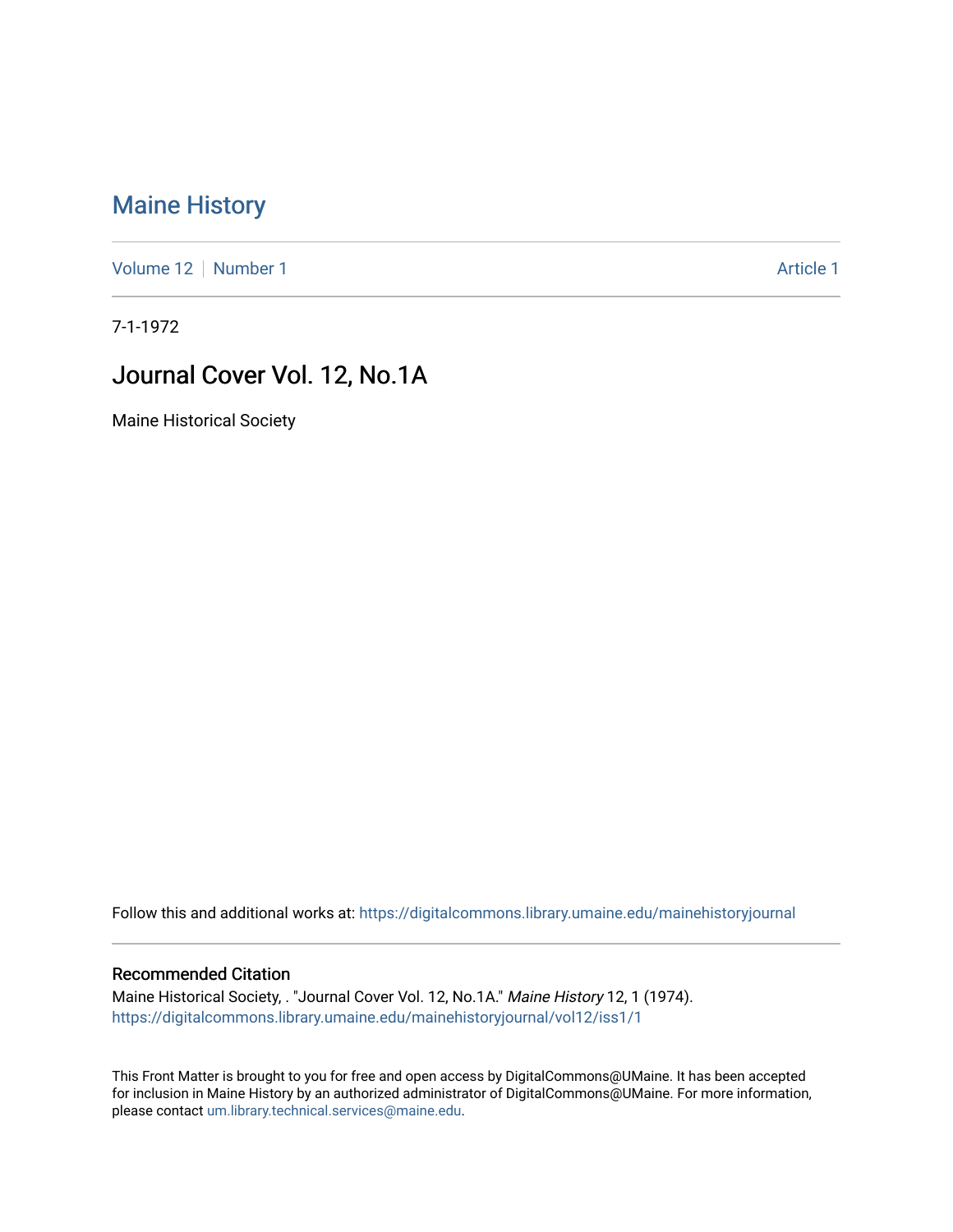

## *Maine Historical Society Newsletter*

*Vol. 12 No. la Summer, 1972*

*Special Edition*